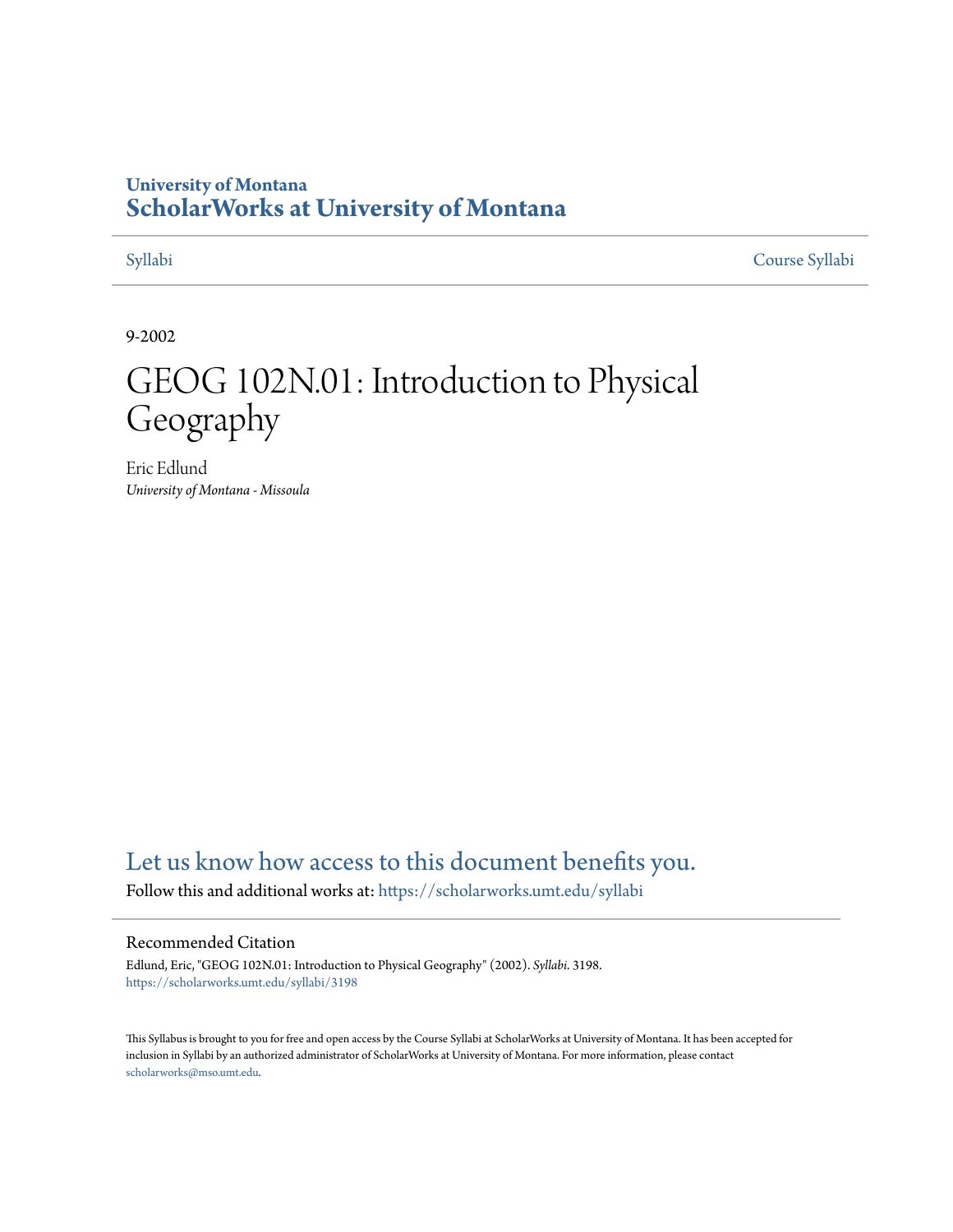### Geography 102N: Introduction to Physical Geography **Fall, 2002**

| Lectures:                                                             | Monday-Wednesday-Friday 12:10–1:00                                  |
|-----------------------------------------------------------------------|---------------------------------------------------------------------|
| Lecture Hall:                                                         | Social Sciences Building 356                                        |
| Website:                                                              | http://www.umt.edu/geograph/edlund/g102/                            |
| Instructor:                                                           | Eric Edlund                                                         |
| Office Hours:                                                         | T 1:00-3:00, W 1:00-3:00 or by appointment                          |
| Office/Phone:                                                         | Social Sciences Building 207 / 243-6126                             |
| email:                                                                | edlund@selway.umt.edu                                               |
| Course Assistant:                                                     | Elizabeth Hartsoch                                                  |
| Office:                                                               | SS 215                                                              |
| Geog Dept Phone:                                                      | 243-4302                                                            |
| REQUIRED TEXT:                                                        | Strahler & Strahler, 2002, Physical Geography: Science and          |
|                                                                       | Systems of the Human Environment (2 <sup>nd</sup> edition including |
|                                                                       | GeoDiscoveries CD)                                                  |
| Additional readings will be announced in class and accessible through |                                                                     |
| the course website.                                                   |                                                                     |

### *C ourse D escription*

This course provides an introduction to physical geography: the study of the Earth's natural environments. The course begins with the principles and mechanisms of climate and weather, and then examines vegetation and ecosystems on global and regional scales. Throughout the course we use specific regional examples to illustrate and understand global processes. We give special attention to global environmental problems such as "greenhouse" warming and climatic change, the stratospheric ozone layer, tropical storms and other extreme weather events, and the El Niño/La Niña oceanic-atmospheric circulation pattern. The course is designed to be both challenging and interesting. It provides essential background for further study in meteorology, climatology, hydrology, ecology, and biogeography.

#### *D iscussion Sections*

The assistant instructor for this class is Elizabeth Hartsoch, a Geography graduate student with a background in biology and previous experience with Geography 102. She will conduct a weekly discussion section dedicated to problem solving, clarification of challenging concepts, and work on the problem sets (see below). The discussion sections will meet for one hour at the following times (choose the one-hour timeslot that works best for you):

| Monday    | $11:10$ a.m. – noon |
|-----------|---------------------|
| Wednesday | $6:00 - 7:00$ p.m.  |
| Thursday  | $9:10-10:00$ a.m.   |

All sections meet in Social Sciences 262 (Geography Colloquium Room). Attendance is optional but strongly encouraged.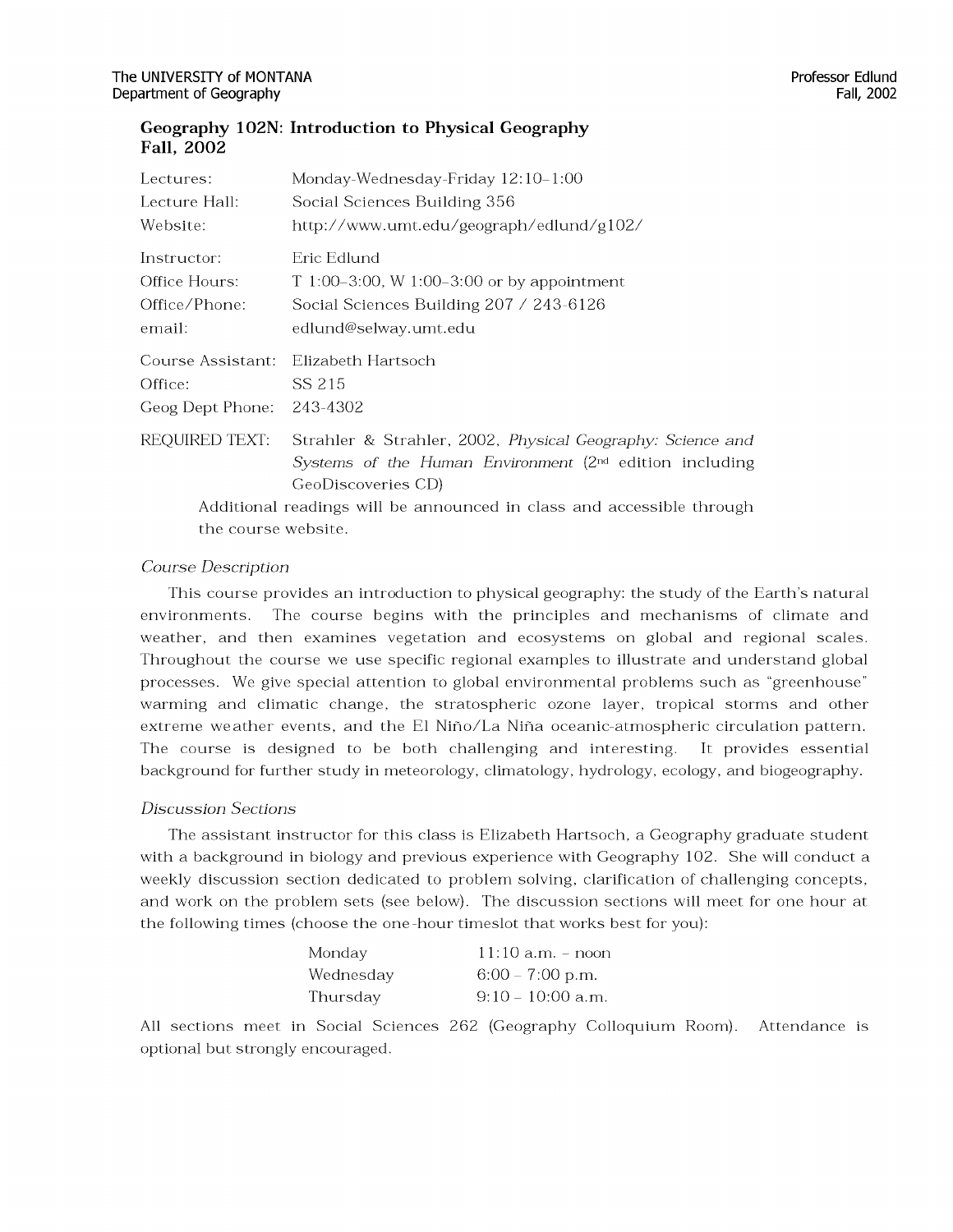#### *G rading*

**Problem Sets:** There will be six assignments during the course of the semester, each distributed approximately two weeks before its due date. Due dates are firm. Late assignments will be penalized 10% each class period following the due date. There are no makeup problem sets, but you may drop your lowest problem set score—in other words, your final problem set grade will be based on your five (5) highest problem set scores. Attend the optional discussion section for assistance on the assignments. The problem sets count 30% of your course grade.

**Exams:** The two mid-term exams (weeks 5 and 10) each count for 20% of your course grade; the final exam counts for 30% of your course grade. The final exam is cum ulative but primarily focused on the last third of the course. Exams consist of multiple choice and short answer questions; the final exam will also have map-based questions. Examples from previous years' Geography 102 classes will be posted on the class website.

**Makeup Exams:** None. A student who misses one midterm exam for a documented medical or other legitimate reason may have her/his remaining exam(s) in the course weighted proportionately higher to compensate for the missed score.

**Extra Credit:** Extra credit assignments will be offered occasionally during the semester; some of these assignments will be announced in advance, and others will be offered only during a single day's class or week's discussion sections. Other than the assignments offered by the instructors, there will be no extra credit opportunities in this class. The official extra credit assignments may add a total of up to 7% to your total grade.

**Final Grades:** The final grades will not be "curved." After the final exam, grades will be assigned based on each student's point total as a percentage of the total possible problem set, midterm, and final exam points, as follows:

| 85% and above |    |
|---------------|----|
| 75% and above | B  |
| 65% and above | C  |
| 50% and above | D  |
| below 50%     | F. |

**P/NP Grades:** For students taking the course on a  $P/NP$  (pass/not pass) basis, a grade of "C" or better is a passing grade (P). A grade of "D" or "F" is a non-passing grade (NP).

#### *A ssista n ce a n d S tu d y H abits*

This course covers a wide range of material. The course instructor and teaching assistant will try to provide as much help as you seek. However, you are responsible for studying as much as it takes to learn the material. Here are our comments and recommendations regarding "study habits":

- You should spend **about two hours studying for each class meeting**, with additional time spent preparing for tests and completing exercises. Lectures will make more sense if you have completed the text readings on the topics beforehand!
- The textbook and the lectures are designed to complement one another—you can't choose one or the other.
- The class web site should be used only to supplement your class notes. If you miss a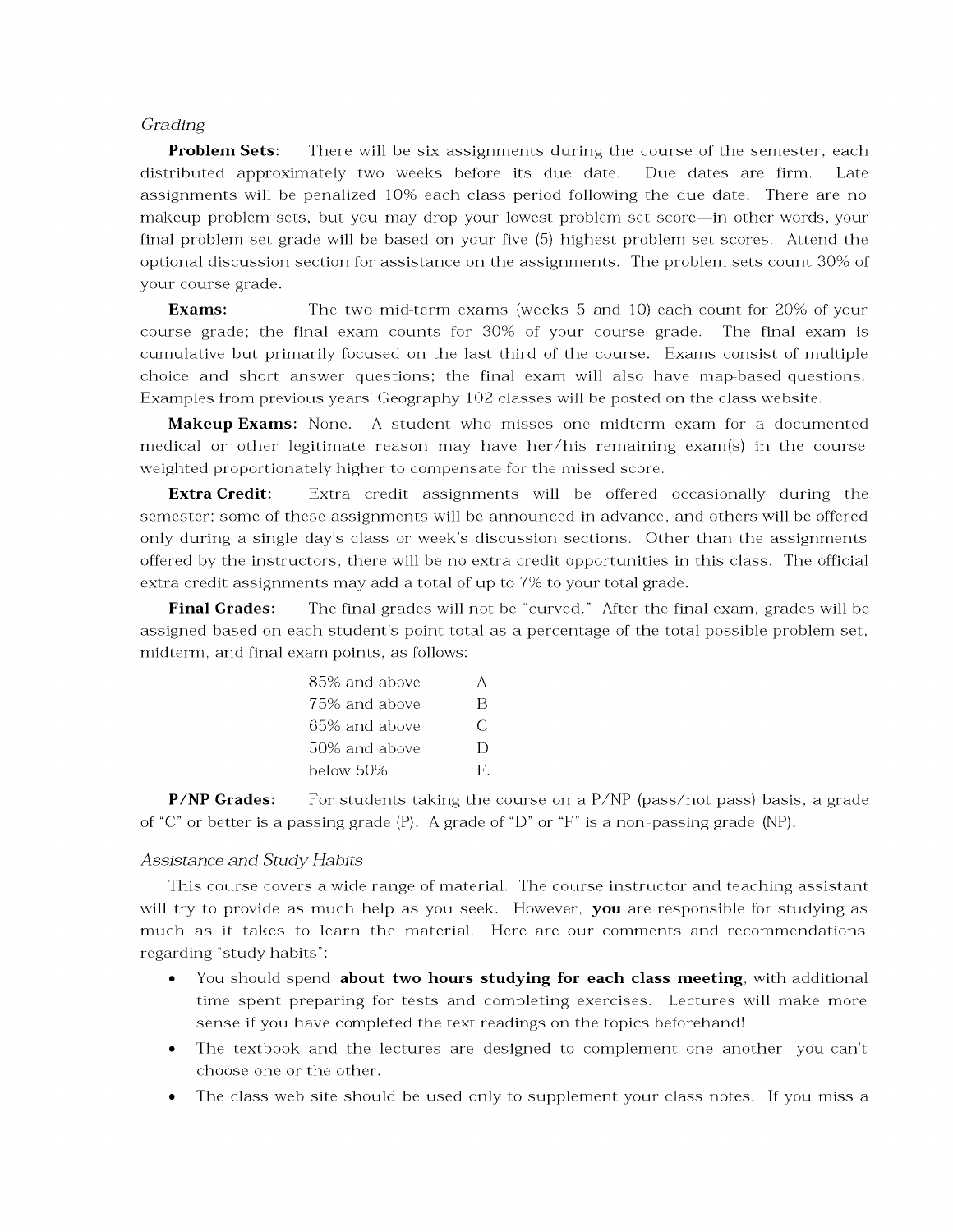lecture, you should arrange to get a copy of that day's notes from a colleague in the class.

- The **GeoDiscoveries CD** has several modules that we believe are valuable complements to the textbook. Edlund and Hartsoch will refer to these modules in class and discussion sections.
- Most importantly (based on our statistical analysis of students' performance in previous years' classes), you should take advantage of the optional **discussion sections**.

Best wishes for a great semester!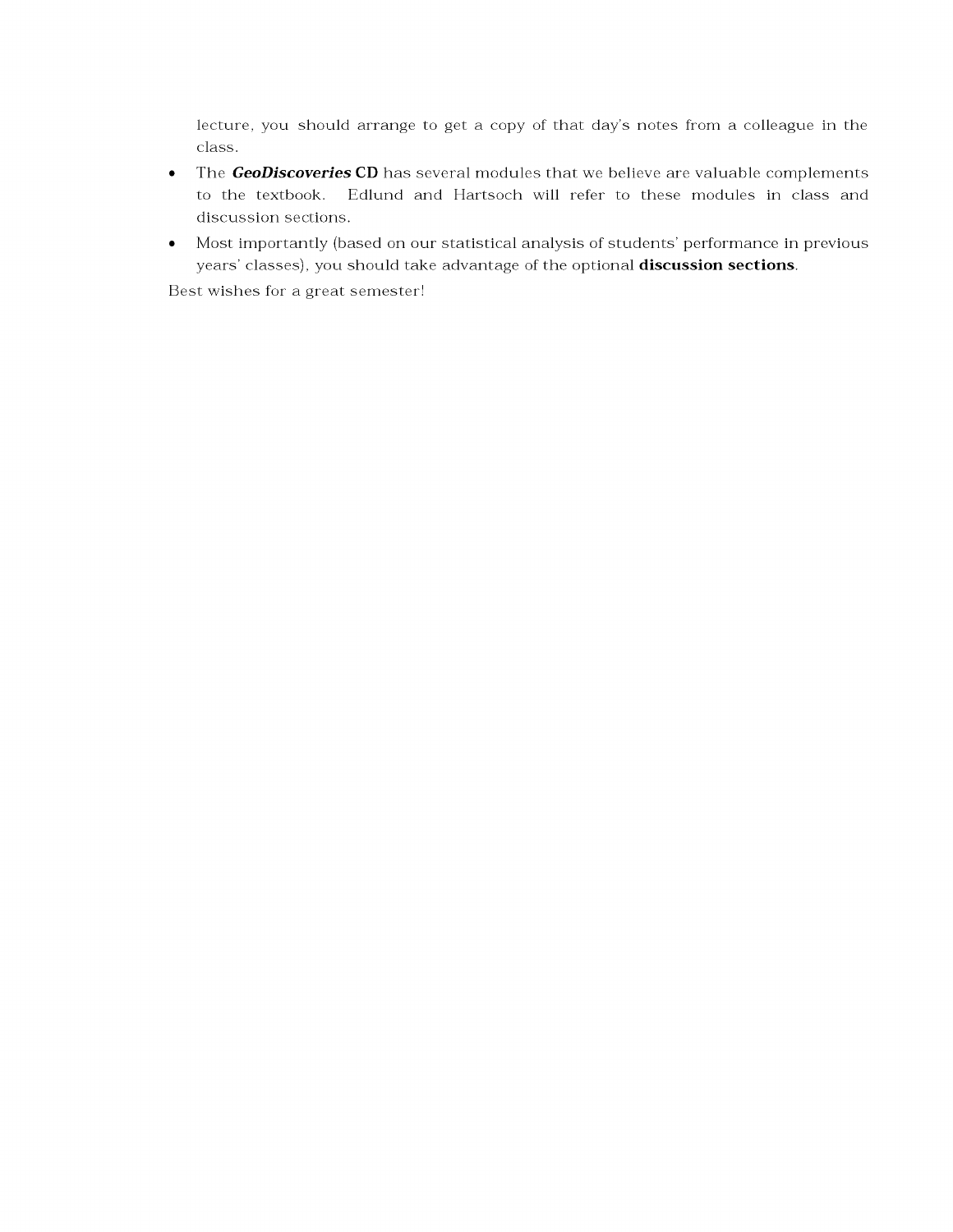# **Geography 102 N: Introduction to Physical Geography Fall, 2002**

| Lectures:     | MWF 12:10 to 1:00                                                         |
|---------------|---------------------------------------------------------------------------|
| Lecture Hall: | Social Sciences Building 356                                              |
| Instructor:   | Eric Edlund <edlund@selway.umt.edu></edlund@selway.umt.edu>               |
|               | Assistant Instructor: Elizabeth Hartsoch                                  |
| Textbook:     | Strahler & Strahler, 2002, Physical Geography: Science and Systems of the |
|               | Human Environment (2nd edition with GeoDiscoveries CD)                    |
| Website:      | http://www.umt.edu/geograph/edlund/g102                                   |

## $\sf COURSE$  SCHEDULE

| Day                       | Date                            | Lecture Topic                                                                                                                                 | Reading Exercise Due                                                         |
|---------------------------|---------------------------------|-----------------------------------------------------------------------------------------------------------------------------------------------|------------------------------------------------------------------------------|
| W                         | $4-Sep$                         | Introduction; scope of course                                                                                                                 | Chap. 1-2                                                                    |
| $\boldsymbol{\mathrm{F}}$ | $6-Sep$                         | Size & shape of earth; measurement, lat-long                                                                                                  | Chap. 3                                                                      |
| M                         | $9-Sep$                         | Maps and projections                                                                                                                          | Chap. 3                                                                      |
| W                         | $11-Sep$                        | Earth & sun; axial tilt, seasonality                                                                                                          | Chap. 3                                                                      |
| $\boldsymbol{\mathrm{F}}$ | $13-Sep$                        | EM radiation, global energy balance                                                                                                           | Chap. 4                                                                      |
| M                         | $16-Sep$                        | Insolation: land/ocean; sensible/latent heat                                                                                                  | Chap. 4                                                                      |
| W                         | $18-Sep$                        | Structure and composition of atmosphere                                                                                                       | Chap. 4-5                                                                    |
| F                         | $20-Sep$                        | Stratospheric Ozone                                                                                                                           | Chap. 4 Lat-long, sun angle                                                  |
| M                         | $23-Sep$                        | "Greenhouse Effect"                                                                                                                           | Chap. 4-5                                                                    |
| W                         | $25-Sep$                        | Radiation Balance                                                                                                                             | Chap. 5                                                                      |
| F                         | $27-Sep$                        | Temperature                                                                                                                                   | Chap. 5                                                                      |
| M                         | $30-Sep$                        | Global/regional patterns of temperature                                                                                                       | Chap. 5                                                                      |
| W                         | $2$ -Oct                        | Global climate change                                                                                                                         | Chap. 5                                                                      |
| F                         | $4$ -Oct                        | MIDTERM 1                                                                                                                                     | Temperature, isotherms                                                       |
| M                         | 7-Oct                           | Humidity, precipitation                                                                                                                       | Chap. 6                                                                      |
| W                         | 9-Oct                           | Clouds; air pollution                                                                                                                         | Chap. 6                                                                      |
| F                         | $11-Oct$                        | Temperature & air pressure                                                                                                                    | Chap. 7                                                                      |
| M<br>W<br>$\mathbf F$     | $14$ -Oct<br>16-Oct<br>$18-Oct$ | Pressure gradient, "Coriolis Effect", friction<br>General circulation of atmosphere and oceans<br>Pacific Ocean, El Niño Southern Oscillation | Chap. 7<br>Chap. 7<br>Adiabatic processes,<br>Chap. 7<br>general circulation |
| M                         | $21-Oct$                        | Air masses & fronts                                                                                                                           | Chap. 8                                                                      |
| W                         | $23-Oct$                        | Tropical cyclones                                                                                                                             | Chap. 8                                                                      |
| $\mathbf{F}$              | $25$ -Oct                       | Wave (mid-latitude) cyclones                                                                                                                  | Chap. 8                                                                      |